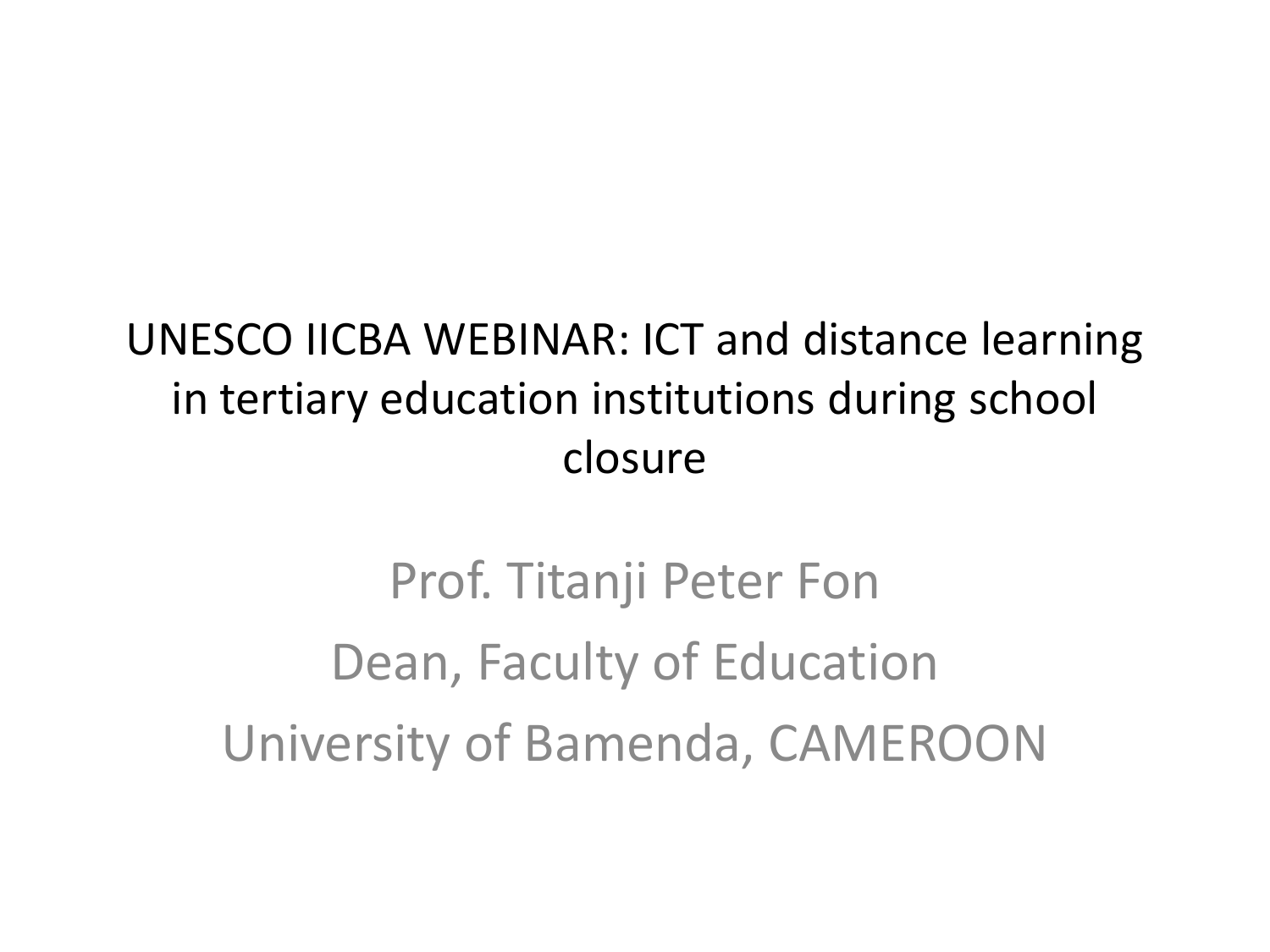### MAP OF CAMEROON

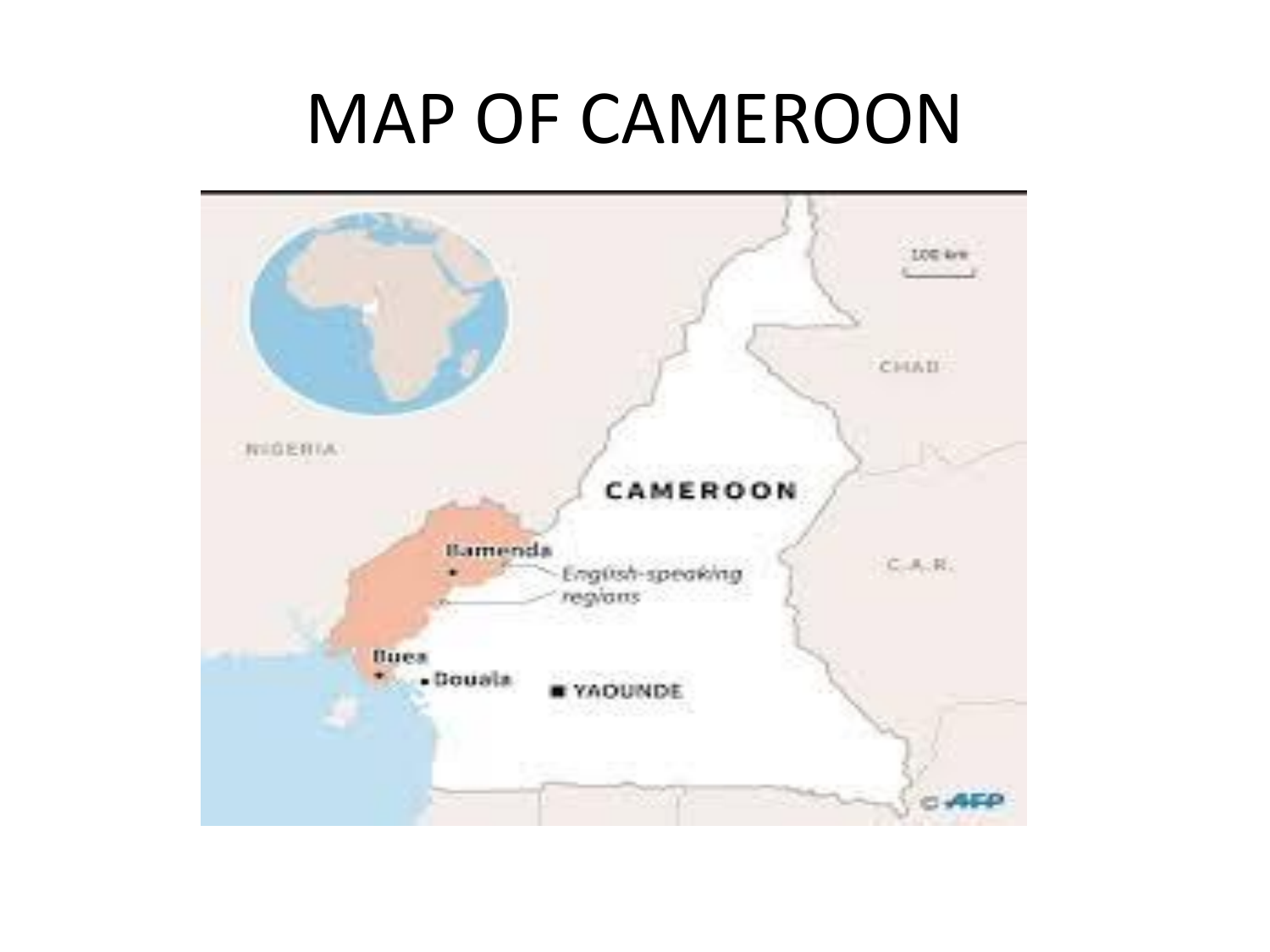# REPUBLIC OF CAMEROON

- Population: 23.44 million (World Bank, 2016)
- Majority of population is very young (45% below 15yrs; 64% below 25yrs – significant pressure on the education sector)
- Country Size: 475,442 sq. km/183,442 sq. miles
- HEIs: State-owned 8 [two Anglo-Saxon]
- Other Higher Institutions of Learning: 201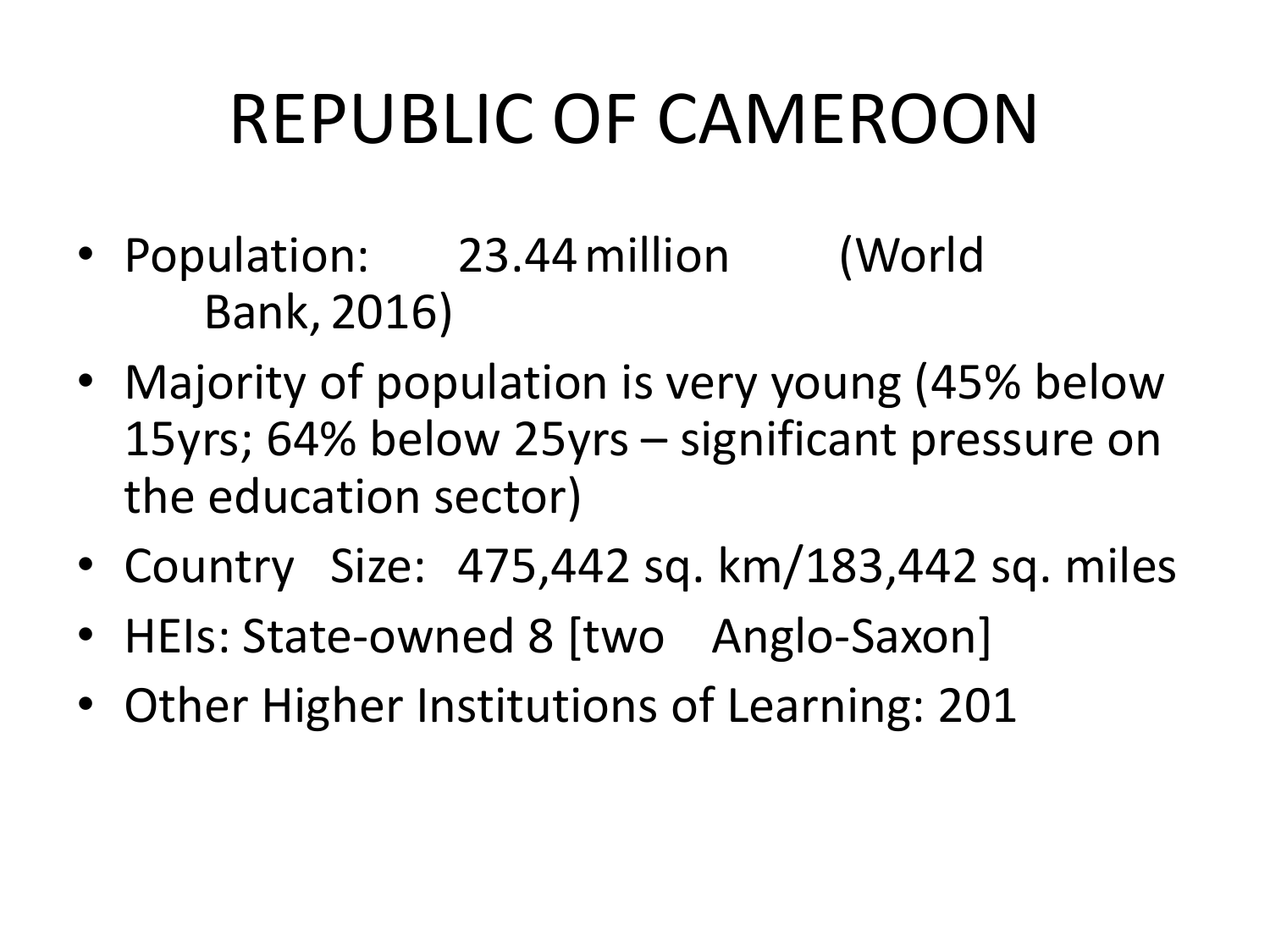# REPUBLIC OF CAMEROON

- Central Africa, bordering the Bright of Biafra, between Equatorial Guinea and Nigeria
- Geographic coordinates 6 00 N, 12 00 E
- **Area: Total:** 475,440 sq. km (**land:** 472,710 sq km. **water:** 2,730 sq km)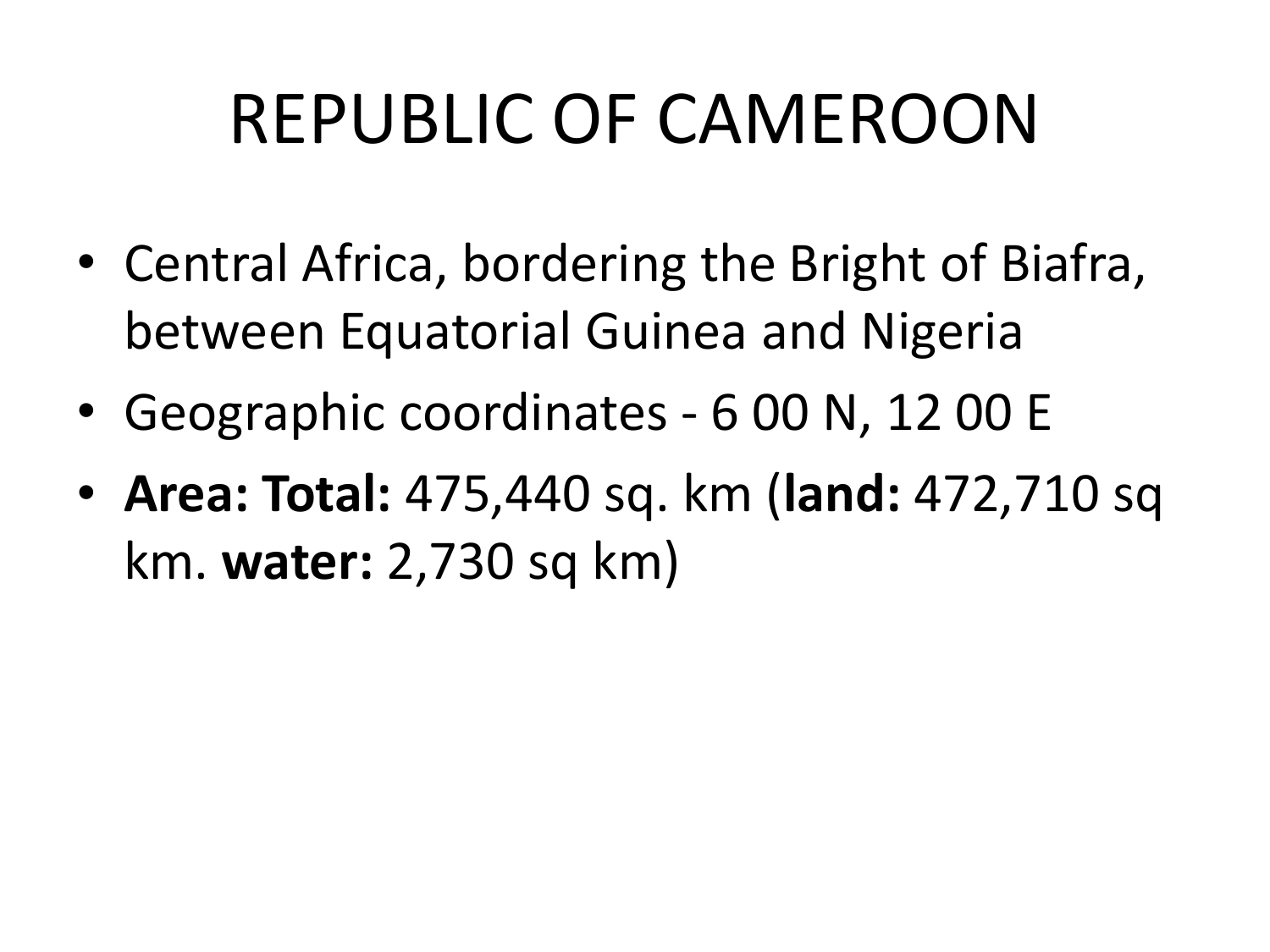#### HOW THE GOVERNMENT SUPPORTS TERTIARY EDUCATORS TO CONTINUE DELIVERING QUALITY EDUCATION IN AN ONLINE ENVIRONMENT

- Enabling policy framework (e.g. taxes free for computers and related accessories)
- Regional and international policy initiatives (e.g. MOUs with COL; collaboration with NOUN, AAU)
- Provision of resources (human & material)
- Capacity building (Missions to attend relevant conferences and seminars (in-house and external capacity building opportunities)
- Appointment of officials for online teaching and learning (e.g. DED coordinators etc.)
- Budgets of public HEIs have heads/line to support ODL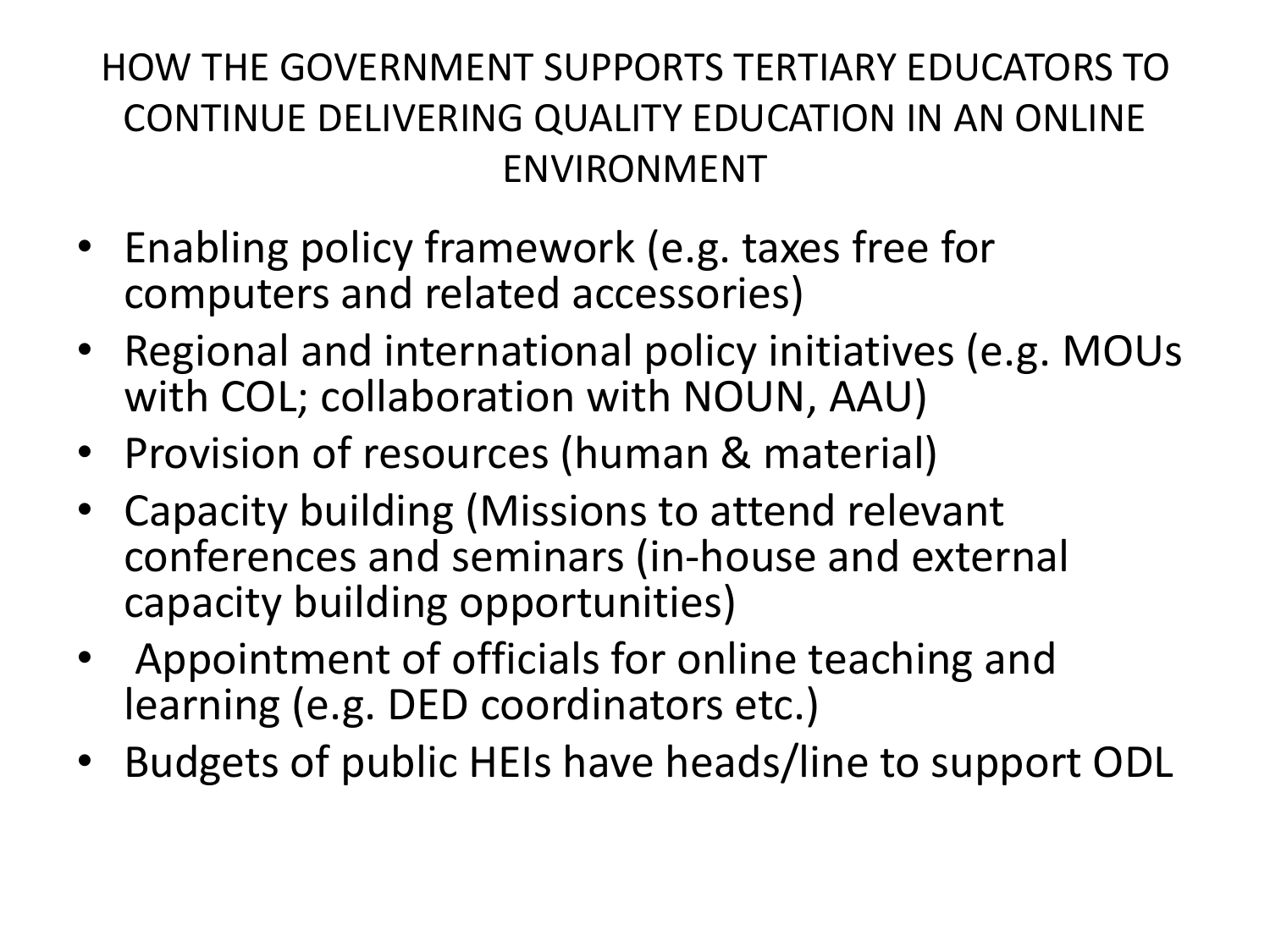What types of capacity-building are being provided to tertiary educators lacking skills for teaching in digital platforms?

- Local and international conferences/seminars/workshops on relevant topics
- Course writing workshops
- Workshops on the development and implementation of ODL policies and its various components
- Workshops/seminars on online delivery options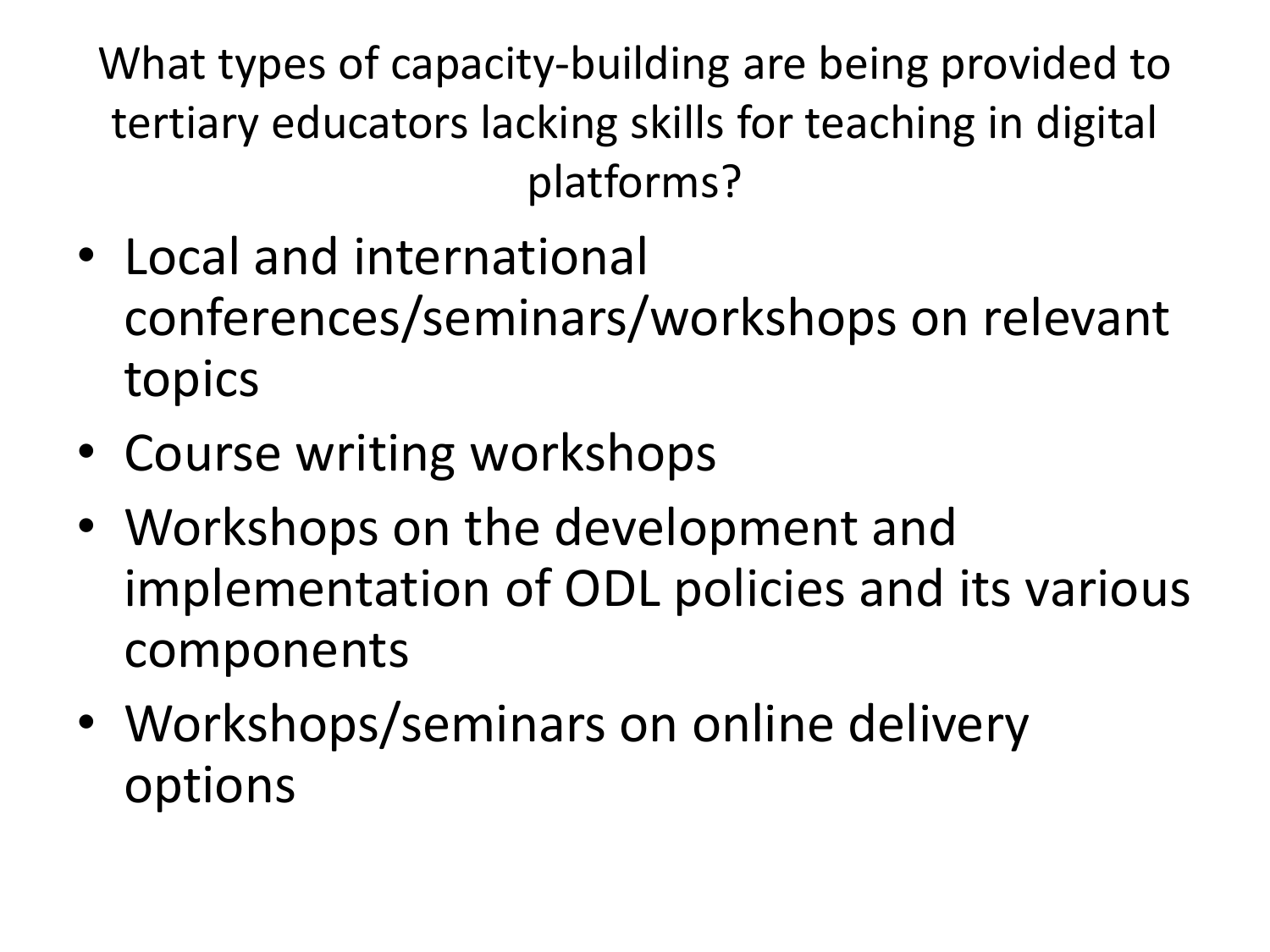#### SUPPORT TO TERTIARY EDUCATORS WORKING IN REMOTE OR RURAL CONTEXTS TO ENSURE THAT HE CAN CONTINUE

- For the most part public HEIs are located in contexts that are enabling.
- For others, enabling environments laid down in policy documents
- Mentoring by public HEIs to ensure basic respect of policy expectations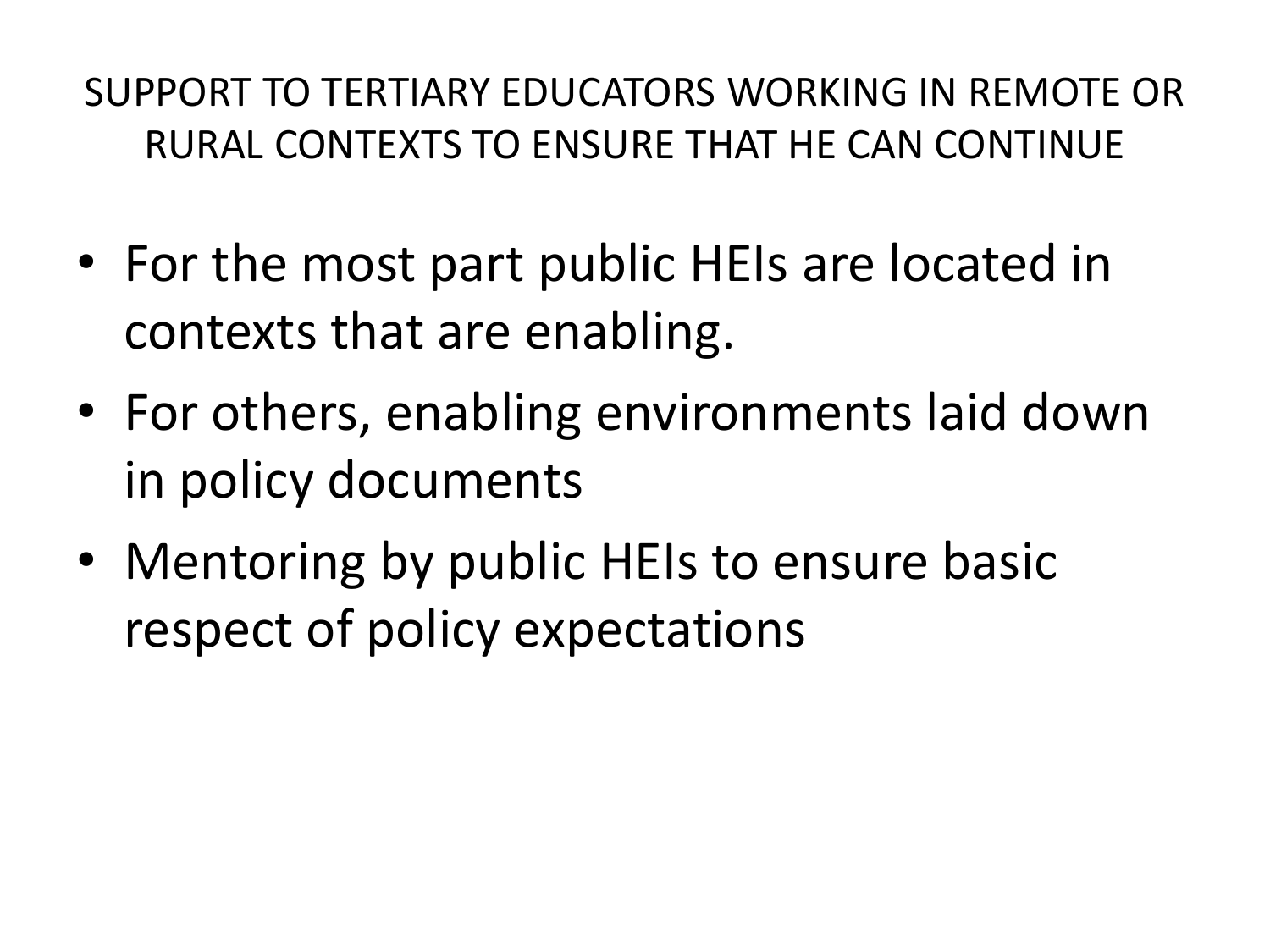How the government is enabling educators in contexts without access to the internet or digital technologies?

- Use of public transportation system (UB)
- Use of print (e.g. UB, with support from COL has worked with NOUN to design and deliver programs)
- Plans to ensure availability of digital technologies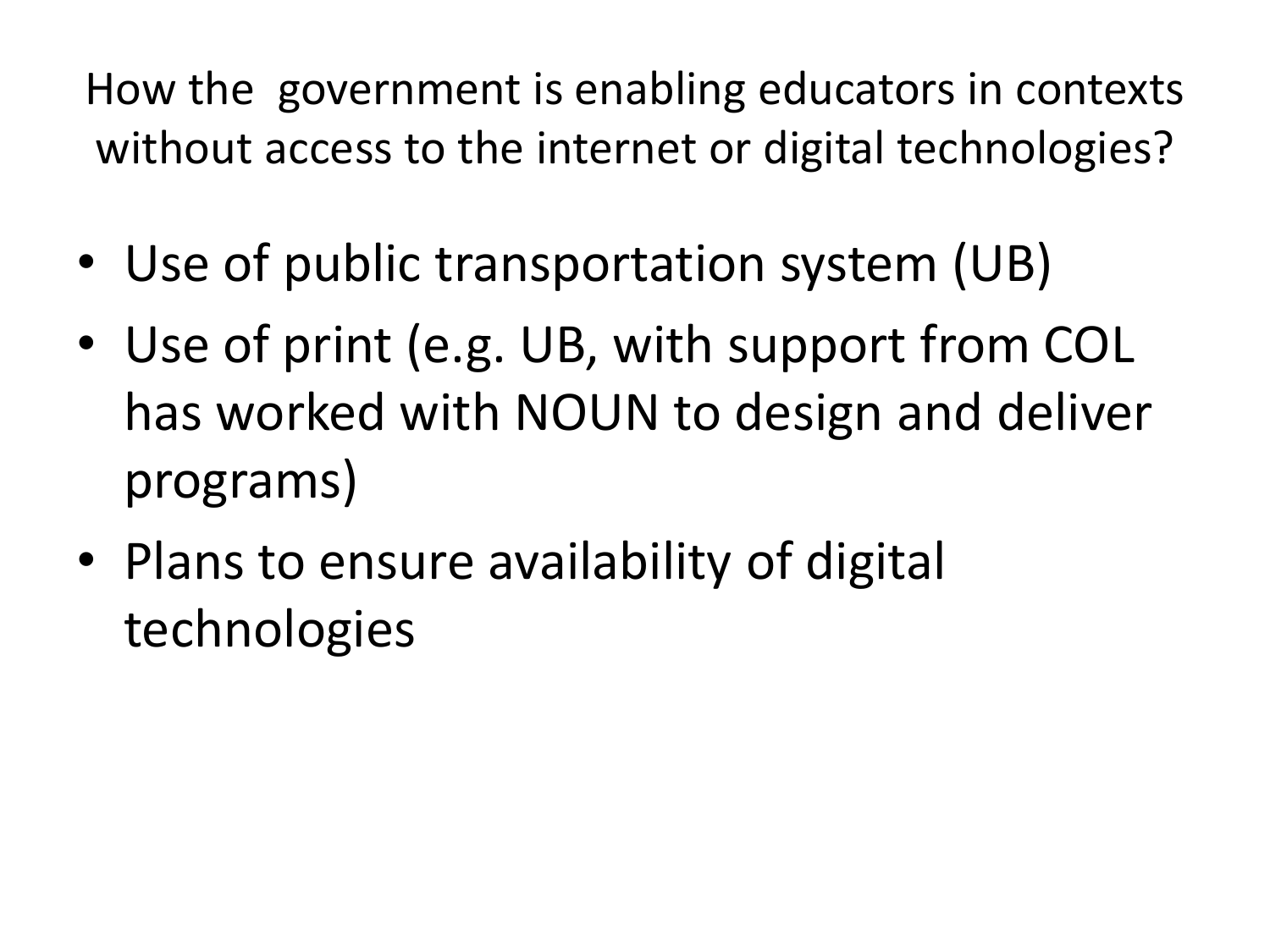What other innovative models of support are being delivered to teachers to ensure education can continue?

- Technical allowances
- Budgetary subventions to enable educators do the things they will like to do to ensure that education can continue